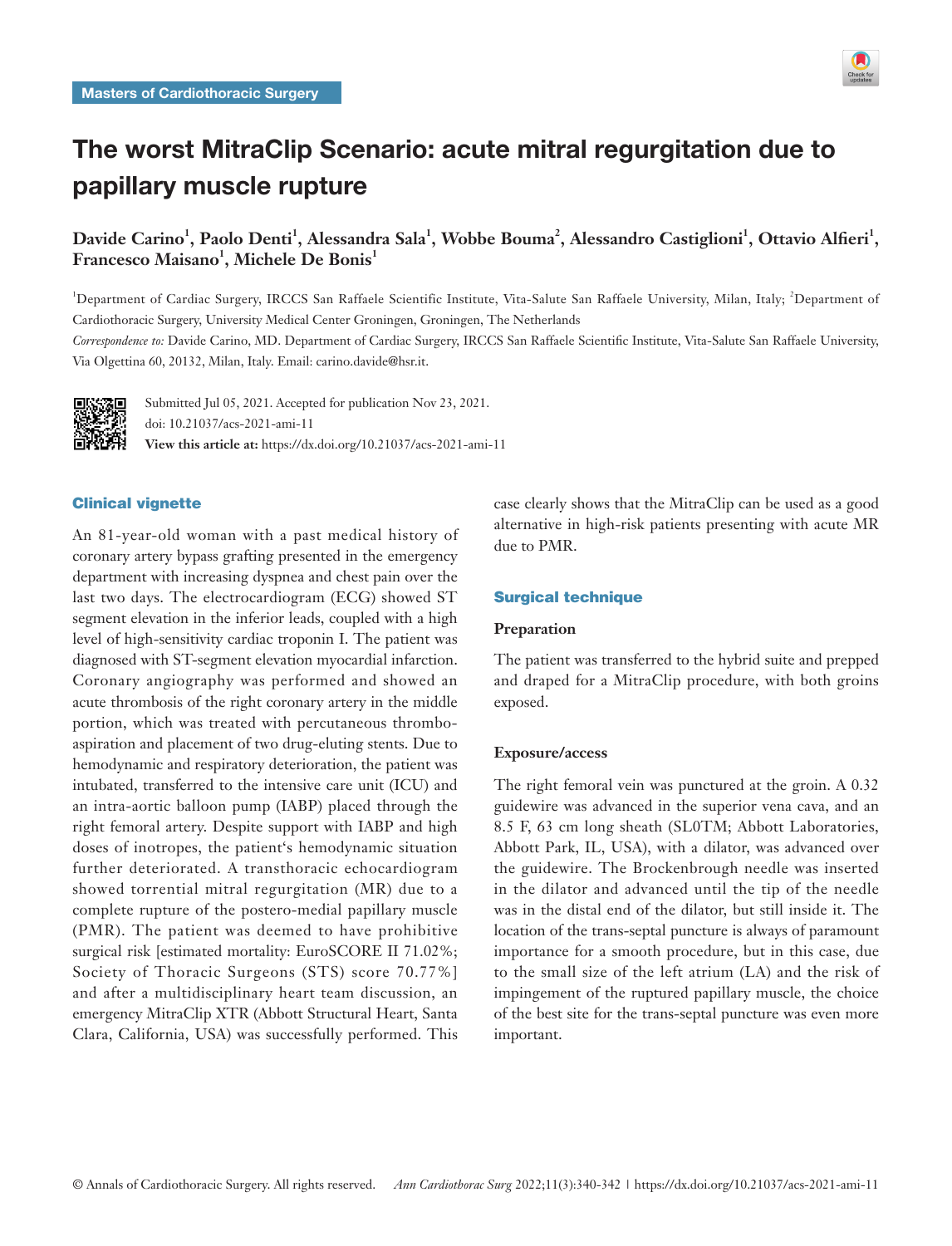#### **Operation**

The location for the trans-septal puncture was determined under transesophageal (TEE) guidance. The bicaval and aortic valve plane short-axis views were used to choose between a more superior or inferior (bicaval) and anterior or posterior (aortic short axis) puncture site. The final check before the puncture was obtained using a four-chamber view, evaluating the distance from the puncture, marked by septal tenting, to the free edge of the mitral valve at the site of regurgitation (puncture height). Due to the small size of the LA, it was difficult to have the puncture at a sufficient height; this made the procedure even more complex. Following the puncture, the trans-septal sheath was advanced in the LA. An Amplatz Super StiffTM  $0.035$ guidewire (Boston Scientific, Marlborough, MA, USA) and a 175-cm standard J-Tip wire were then advanced into the left pulmonary vein. The trans-septal sheath was removed. Heparin was given with an activated clotting time target of 250–300 seconds. A 5-Fr pigtail catheter was advanced over the standard J-Tip wire, across the septum, into the LA for continuous pressure monitoring. The steerable guide catheter (SGC) of the MitraClip system and its dilator were advanced over the stiff wire across the septum. The dilator and the guidewire were removed, and the SCG was de-aired as usual. The clip delivery system (CDS) was positioned in the LA and the trajectory of the device was checked under TEE guidance using a combination of X-plane and 3-D images. The delivery system was then advanced inside the left ventricle. The movement of the papillary muscle head complicated this part of the procedure. The grasping of the leaflets was accomplished with great care. The high heart rate, the risk of papillary impingement and the huge flail gap were all factors that significantly increased the difficulty of the procedure at that point. Although a significant reduction of MR was achieved with the first clip, we decided to implant a second clip medially. The deployment of the second clip was performed as previously described and due to the reduced flail gap, placement was less complex. After deployment of the second clip, MR was almost totally abolished with only trivial MR remaining.

## **Completion**

The patient was transferred to the ICU with high inotropic support and IABP. The inotropes were slowly weaned, the IABP removed and the patient extubated four days after the procedure.

#### **Comments**

Surgical outcomes for acute severe MR due to ischemic PMR have consistently been suboptimal, with high mortality rates (1,2). In the presence of extremely high surgical risk, as in this case, a transcatheter approach may be considered as a reasonable rescue alternative to surgery. However, from a technical perspective, this procedure presents several challenging aspects. First and foremost, the reduced size of the LA significantly limits the height of the trans-septal puncture and the ability to correctly orient the clip. Second, the huge flail gap, the risk of papillary muscle impingement and the high heart rate, seriously complicate the grasping of the leaflets. Nevertheless, in centers with expertise in MitraClip implantation, this rescue procedure can be performed with good short-term results. Moreover, in case of a suboptimal result, MitraClip implantation does not exclude the possibility of performing surgical mitral valve replacement when the clinical condition of the patient improves.

#### Acknowledgments

*Funding:* None.

#### **Footnote**

*Conflicts of Interest:* The authors have no conflicts of interest to declare.

*Open Access Statement:* This is an Open Access article distributed in accordance with the Creative Commons Attribution-NonCommercial-NoDerivs 4.0 International License (CC BY-NC-ND 4.0), which permits the noncommercial replication and distribution of the article with the strict proviso that no changes or edits are made and the original work is properly cited (including links to both the formal publication through the relevant DOI and the license). See: [https://creativecommons.org/licenses/by-nc-nd/4.0/.](https://creativecommons.org/licenses/by-nc-nd/4.0/)

#### References

1. Lorusso R, Gelsomino S, De Cicco G, et al. Mitral valve